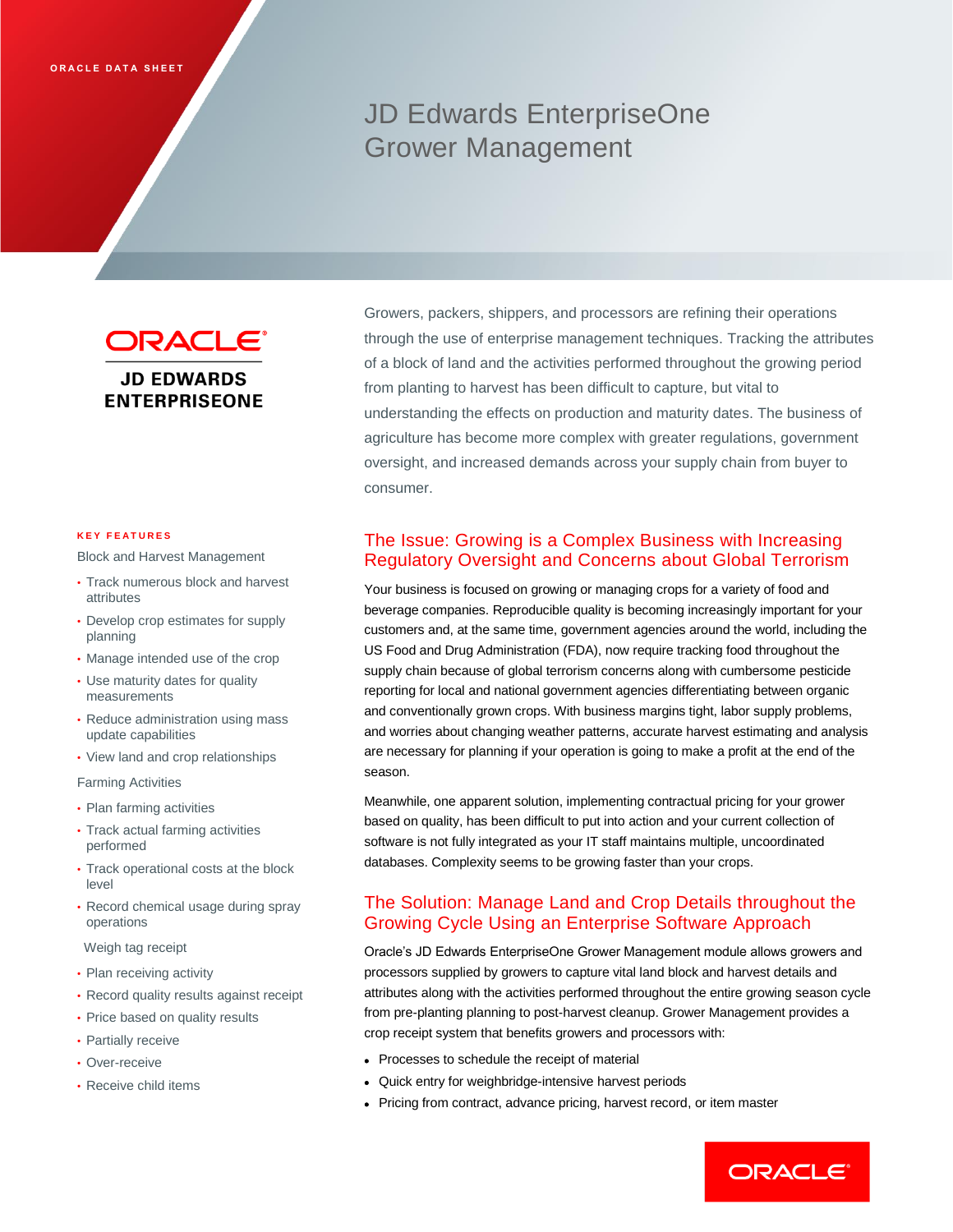• Track country of origin for crops

ī

- Access to UX One role-based pages for Crop Production Manager and Field Operations Manager
- A method to receive different crops based on harvest characteristics
- Direct creation of purchase orders in the system so the material can be placed directly into inventory
- Optional allowances for over-receipt
- Quality assurance data linking results to each crop receipt
- Receivership of crops in primary or secondary units of measurement
- Weigh tag reports in real time against integrated data from one database

Your farming operation can use Grower Management to manage lot information for:

- Land block information
- Harvest details
- Farm activity tracking from pre-planting planning to post-harvest close-out activities such as pruning, spraying, withholding dates, and reporting
- Crop estimate tracking throughout the growing season
- Maturity date monitoring and recording for each crop
- Historical records of all crops grown on the land

With Grower Management, you reduce your information technology and reporting problems with integrated enterprise applications so that you can focus on growing crops as business rules, environmental conditions, and relationships become increasingly complex.

#### When SKUs and Case Counts Matter for your Fresh Produce

A classic grower management problem involves matching multiple SKUs for the same crop with different end-of-harvest characteristics. Fresh produce, such as broccoli or cauliflower, is usually sold with different SKUs depending on the head count per case. For example, a grower may package broccoli in cases of 14 and 21 heads at the time of harvest while working in the field. Field packaging fresh produce such as broccoli:

- Improves labor efficiency through combined activities
- Reduces operational costs by performing harvest, packing, and inventory activities together
- Permits grocery store delivery to be convenient and timely
- Generates an accurate count of the different SKUs being generated in the field from the harvest to generate accurate inventories

Grower Management supports all aspects of this parent-child relationship between the parent crop ("broccoli") and each of the parent's children ("14 heads per case", "21 heads per case", and so on) and their associated SKUs.

## Feature/Function Highlights

**Manage land, crop, and harvest attributes:** Increase productivity by quickly accessing data from a central database regarding each block of land with respect to crop and harvest identification through the Harvest Workbench in the module:

- Record information including the address of the each block, key contacts with phone numbers, and significant dates requiring action.
- Record all pre-planting through post-harvest farming activities, including cultivating, planting, fertilizing, spraying, pruning, and irrigation.
- Maintain a historical record of each harvest.
- Track operational costs for each harvest.
- Create test plots.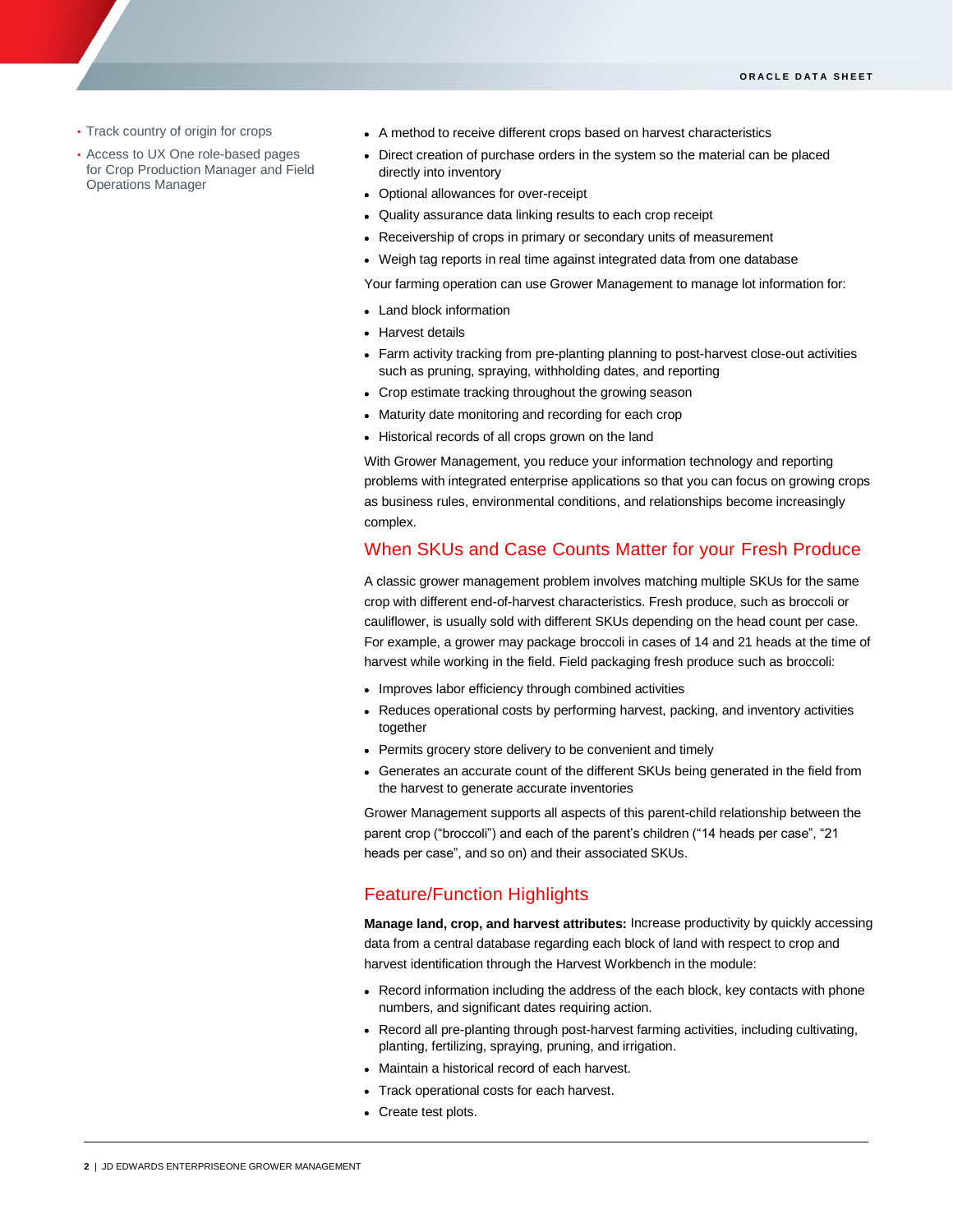- Maintain harvest estimates.
- Manage crops for intended use.
- Collect quality measurements during the growing cycle with quality assurance reporting by date.
- Create harvest lot information regarding the crop.
- Report pesticide usage along with organic and non-organic (conventional) parameters.
- Drive uniformity of successful practices throughout all blocks based on harvests.
- Understand supply by tracking the harvest estimates associated with each block of land.

Early detection of undersupply can be offset with spot buys that are fully negotiated through the harvest freeze.

**Detailed, integrated cost management:** Roll up each activity cost into the total operational cost of the crop. Use this information to benchmark activities and attributes that improve crop production in a cost-effective manner.

- Manage and monitor schedules across all land activities.
- User-defined dates—Monitor all of your user-defined dates.
- Scheduling—Improve efficiency by quickly scheduling farming activities and the appropriate farm staff and equipment.
- Maturity date—Track the maturity date for each block, so harvesting activities can be scheduled in advance.

**Crop receiving:** Efficiently receive crops into internal processing facilities from internal or external farms and capture weight and quality results. The lot information from the harvest is modeled after the FDA's Section 306 of the Federal Bioterrorism Act. The feature lets you:

- Receive crops via a weigh tag.
- Create a purchase order and an associated receipt.
- Partially receive weight tags to get inventory updated in a timely manner.
- Map quality tests to each crop receipt.
- Apply complex pricing based on received quality results.
- Track country of origin by crop item.

**Harvest operations:** Improve margins by increasing control on activities concerning quantity or area to harvest, cut instructions, date and time to harvest, equipment usage, and delivery instructions.

**Integrated with JD Edwards EnterpriseOne Grower Pricing and Payments:**

Integrate crop contracts entered in Grower Pricing and Payments to secure accurate crop pricing, adjustments, and payments to growers.

**Access UX One role-based pages:** Crop Production Manager and Field Operations Manager can access UX One role-based pages to easily access, review, and act upon important information to analyze and estimate harvest accurately, thereby enabling a crop receipt system that benefits growers and processors.

### Solution Integration

This module is designed to be integrated with the following JD Edwards EnterpriseOne products and families across your operations using common tools and a Pure Internet Architecture:

JD Edwards EnterpriseOne Food and Beverage Producers

ī